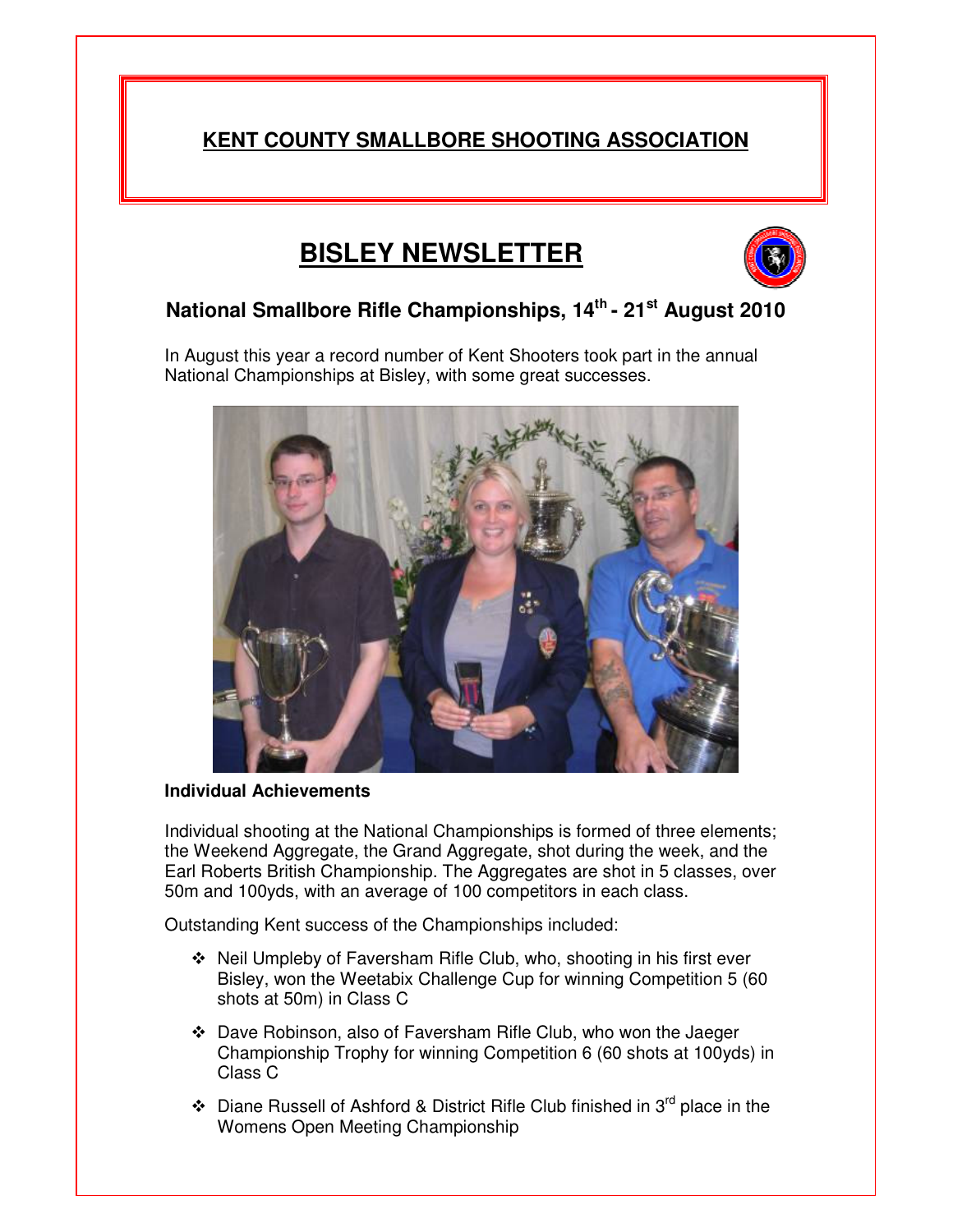- ❖ Promotion earned by
	- o Darren Sprules of Faversham and Ashford Rifle Clubs by finishing 9<sup>th</sup> in the Grand Aggregate in Class A – next year Darren will be shooting in class X,
	- o Clive Varrall of Ramsgate & Dover Rifle Club and Keith Adair of Ashford & District Rifle Club, who finished 4<sup>th</sup> and 11<sup>th</sup> respectively in the Grand Aggregate in Class B, and will both be shooting in Class A next year.
	- $\circ$  Robin Miller of St Nicholas Rifle Club, who finished 8<sup>th</sup> in the Weekend Aggregate in Class C, and will be shooting in Class B next year (N.B. all promotions subject to confirmation)

#### Congratulations also to

Darren Sprules, who was the top-scoring Kent competitor in the Grand Aggregate,

and to

Diane Russell and Darren Sprules who qualified for the second stage of the Earl Roberts British Championship, and to Graham Freeman (Ramsgate & Dover Rifle Club) and Neil Umpleby who qualified for the second stage of the BOBs (Classes B, C and D)

#### **Prizegiving**

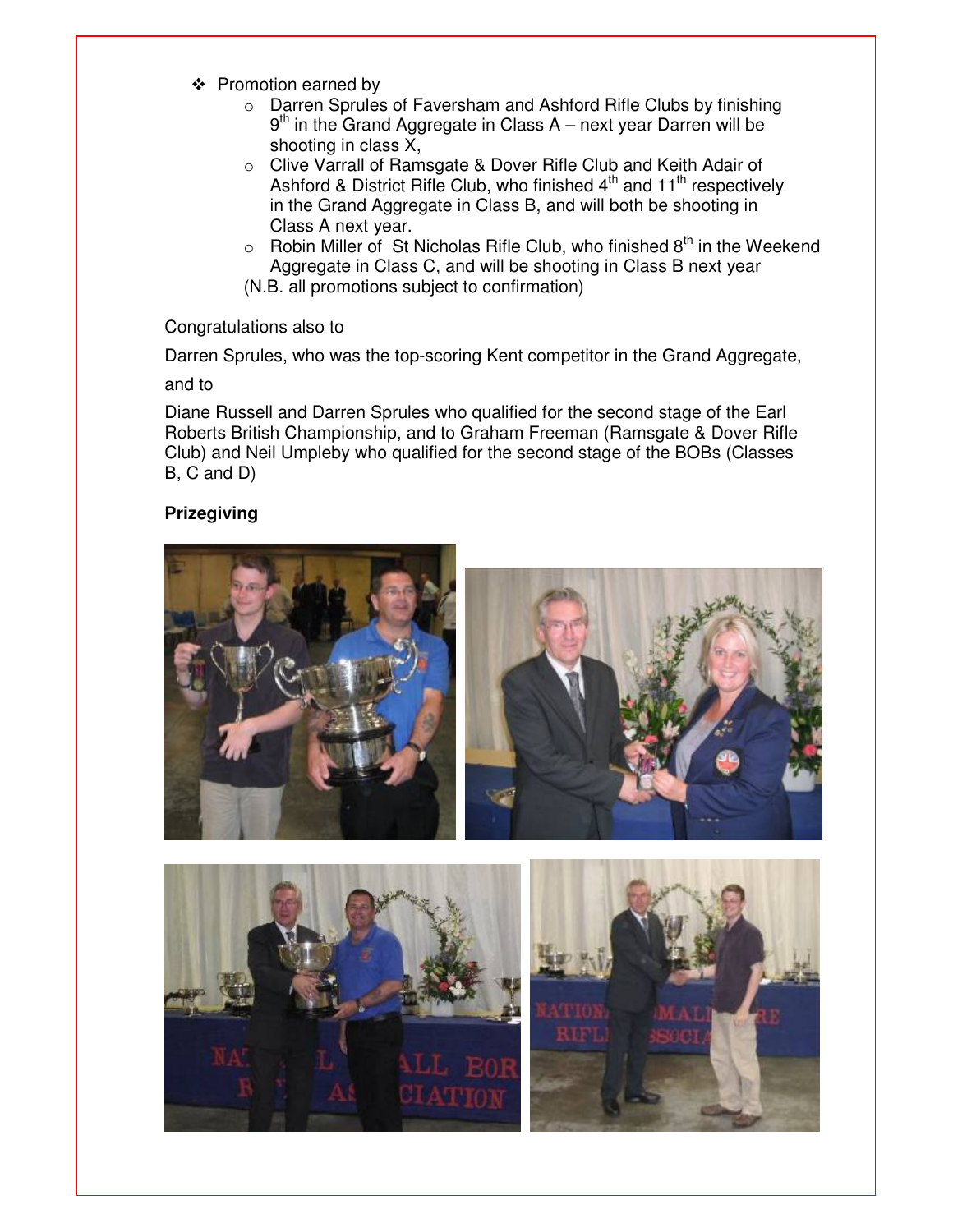## **Weekend Aggregate**

23 Kent competitors competed in the Weekend Aggregate competition, firing 120 shots in a total of 3 competitions, with three further aggregate competitions. The Weekend Aggregate is unsquadded, with shooters from a mixture of classes on each detail.

| <b>NAME</b>               | <b>CLUB</b>                   | <b>SCORE</b> | <b>CLASS</b>          | <b>CLASS PLACINGS</b>                                                                                                     |
|---------------------------|-------------------------------|--------------|-----------------------|---------------------------------------------------------------------------------------------------------------------------|
| <b>M</b> West             | <b>Sevenoaks Seniors</b>      | 1148         | $\overline{A}$        | 5 <sup>th</sup> Comp 10a Class A                                                                                          |
| M Ashby                   | Faversham                     | 1144         | B                     | 9 <sup>th</sup> Comp 10a Class B                                                                                          |
| J Bennett                 | Edenbridge                    | 1143         | B                     | 7 <sup>th</sup> Comp 10 Class B                                                                                           |
| <b>R</b> Miller           | <b>St Nicholas</b>            | 1140         | $\overline{\text{C}}$ | 8 <sup>th</sup> Weekend Aggregate<br><b>Class C</b><br>8 <sup>th</sup> Comp 9 Class C<br>7 <sup>th</sup> Comp 10b Class C |
| A Parkinson               | <b>Ashford &amp; District</b> | 1137         | $\overline{A}$        | 7 <sup>th</sup> Comp 10 Class A                                                                                           |
| <b>D</b> Sprules          | <b>Ashford &amp; District</b> | 1137         | A                     |                                                                                                                           |
| Mrs R Cargill-<br>Thomson | <b>Sevenoaks Seniors</b>      | 1137         | B                     |                                                                                                                           |
| J Watterson               | <b>St Nicholas</b>            | 1129         | B                     |                                                                                                                           |
| J Clark                   | <b>St Nicholas</b>            | 1128         | $\overline{B}$        |                                                                                                                           |
| J M Wilkes                | <b>Ashford &amp; District</b> | 1118         | B                     |                                                                                                                           |
| <b>M</b> Tranter          | Borough of Wandsworth         | 1112         | $\overline{\text{C}}$ |                                                                                                                           |
| S Wright                  | <b>Ashford &amp; District</b> | 1109         | $\overline{\text{C}}$ |                                                                                                                           |
| D Robinson                | Faversham                     | 1108         | $\overline{C}$        |                                                                                                                           |
| M Cox                     | <b>St Nicholas</b>            | 1095         | D                     |                                                                                                                           |
| J Robinson                | Faversham                     | 1093         | B                     |                                                                                                                           |
| R J Atkinson              | Edenbridge                    | 1089         | B                     |                                                                                                                           |
| E J Crippin               | Swalecliffe                   | 1079         | $\overline{\text{C}}$ |                                                                                                                           |
| Miss V Redman             | Sevenoaks School              | 1068         | D                     |                                                                                                                           |
| Mrs C Mills               | Ramsgate & Dover              | 1067         | D                     |                                                                                                                           |
| <b>D</b> Mills            | Ramsgate & Dover              | 1059         | $\overline{C}$        |                                                                                                                           |
| N Robinson                | Sevenoaks School              | 1050         | $\overline{C}$        |                                                                                                                           |
| M Jones                   | Sevenoaks School              | 1019         | $\overline{\text{C}}$ |                                                                                                                           |
| <b>F</b> Harris           | Sevenoaks School              | 1011         | D                     |                                                                                                                           |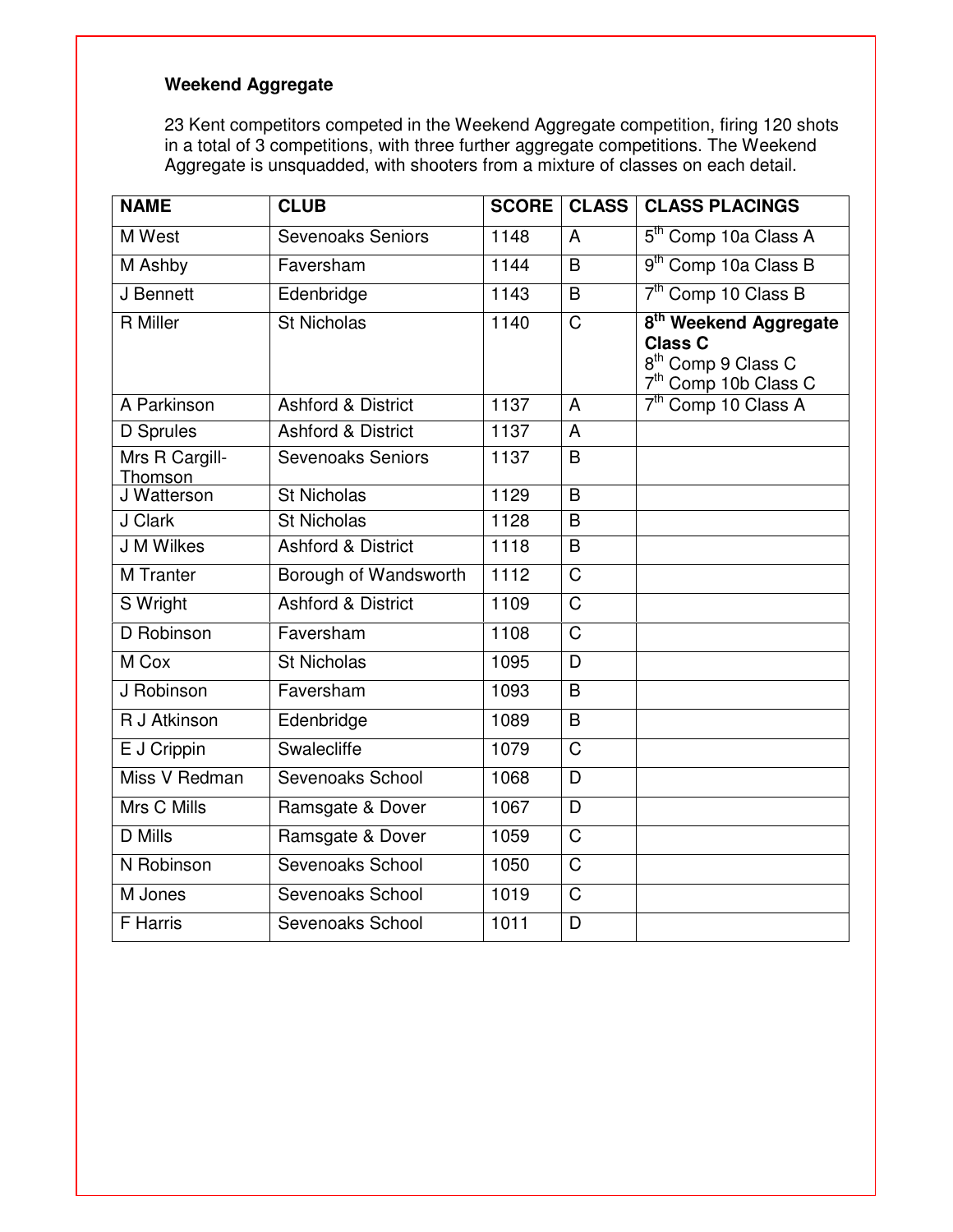#### **Grand Aggregate**

18 Kent shooters competed in the week-long Grand Aggregate. The Aggregate consists of 6 separate competitions, with a total of 280 shots. The competitions are squadded, so that all shooters from a particular class shoot at the same time in the same conditions.

| <b>NAME</b>          | <b>CLUB</b>                   | <b>SCORE</b> | <b>CLASS</b>          | <b>CLASS PLACINGS</b>                                        |  |
|----------------------|-------------------------------|--------------|-----------------------|--------------------------------------------------------------|--|
| D Sprules            | <b>Ashford &amp; District</b> | 2665         | A                     | 9 <sup>th</sup> Grand Agg Class A<br>$2nd$ Comp 2            |  |
| <b>Clive Varrall</b> | Ramsgate and Dover            | 2661         | B                     | 4 <sup>th</sup> Grand Agg Class B<br>5 <sup>th</sup> Comp 5  |  |
| K I Adair            | <b>Ashford &amp; District</b> | 2650         | B                     | 11 <sup>th</sup> Grand Agg Class B<br>4 <sup>th</sup> Comp 6 |  |
| Miss D M Russell     | <b>Ashford &amp; District</b> | 2644         | X                     |                                                              |  |
| R Taylor             | Borough of Wandsworth         | 2643         | X                     |                                                              |  |
| <b>G M Freeman</b>   | Ramsgate and Dover            | 2630         | B                     | $4th$ Comp 1                                                 |  |
| J D Watterson        | St Nicholas                   | 2628         | B                     |                                                              |  |
| J D Bennett          | Edenbridge                    | 2618         | B                     |                                                              |  |
| J M Wilkes           | <b>Ashford &amp; District</b> | 2616         | B                     |                                                              |  |
| M J Ashby            | Faversham                     | 2615         | B                     |                                                              |  |
| N U Umpleby          | Faversham                     | 2609         | $\overline{\text{C}}$ | $1st$ Comp 5                                                 |  |
| D M Robinson         | Faversham                     | 2602         | C                     | $\overline{1^{st}}$ Comp 6                                   |  |
| J P Robinson         | Faversham                     | 2594         | B                     |                                                              |  |
| <b>M</b> Tranter     | Borough of Wandsworth         | 2578         | C                     |                                                              |  |
| Mrs S F Adair        | <b>Ashford &amp; District</b> | 2573         | C                     |                                                              |  |
| M Arvidson           | <b>St Nicholas</b>            | 2538         | $\mathsf{C}$          |                                                              |  |
| R J Atkinson         | Edenbridge                    | 2522         | B                     |                                                              |  |
| T R Payne            | Faversham                     | 2465         | B                     |                                                              |  |

In the unsquadded competitions during the week:

- In the Womens' Open Meeting Championship (Bisley or Scotland) Diane Russell finished in 3<sup>rd</sup> place
- ❖ In the Women's Bisley Championship, Diane Russell finished in 5<sup>th</sup> place
- $\cdot$  In the Life and Annual Members competition, Neil Umpleby earned  $7<sup>th</sup>$ place in Class C
- ❖ In the Prince William of Wales Competition, Sue Adair earned 5<sup>th</sup> Place in Class C
- $\div$  In the Veterans Competition, Robin Taylor earned  $7<sup>th</sup>$  Place in Class X, and Robin Miller earned 3<sup>rd</sup> Place in Class C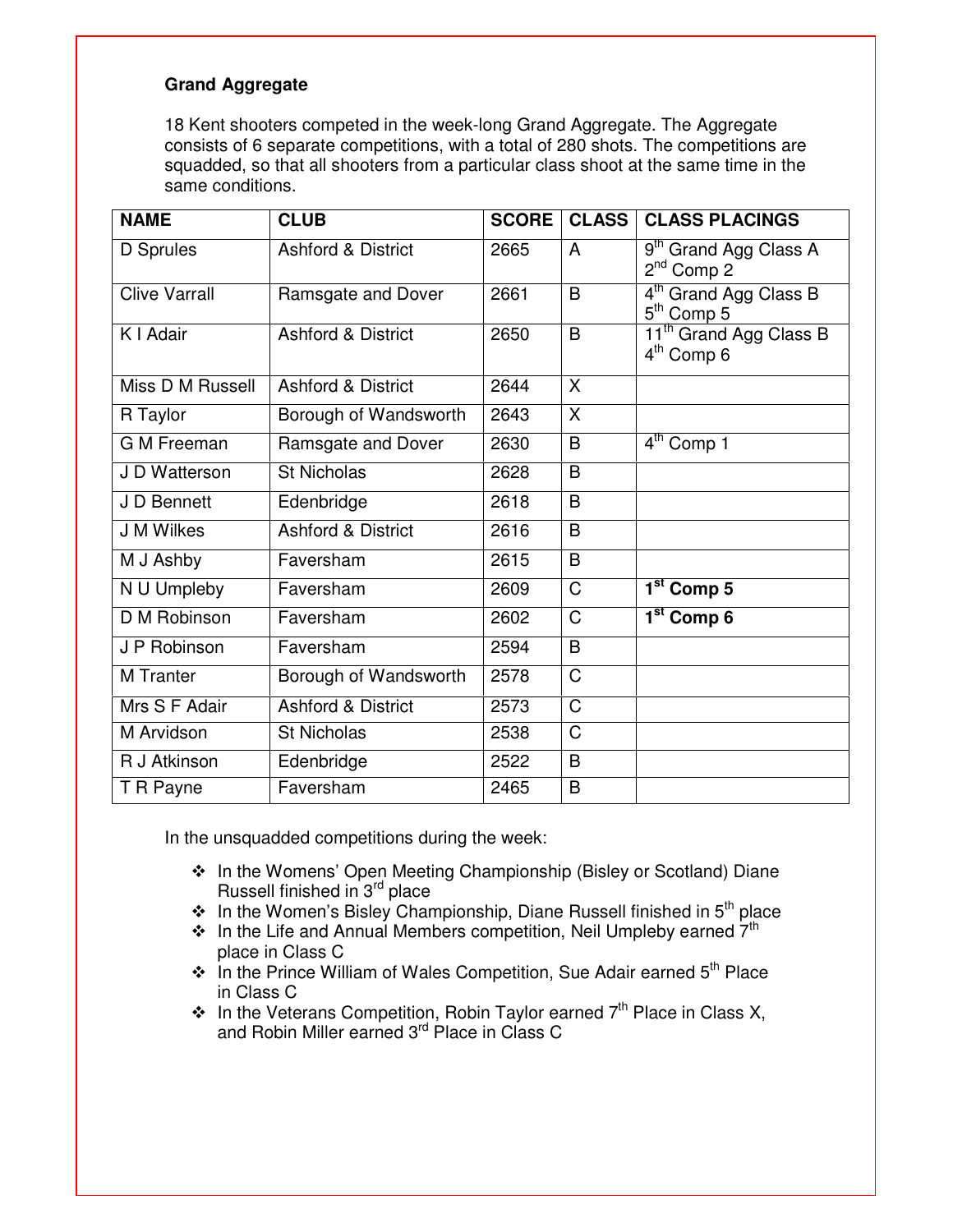#### **County Teams**

#### **County 50m Competition – Wednesday 18 th August**

The team, selected on the basis of 50m in the Grand Aggregate, put in a very steady shoot and ended in a highly credible 11<sup>th</sup> place out of 25 county teams overall.

| Diane Russell         | 581  |
|-----------------------|------|
| Keith Adair           | 580  |
| <b>Darren Sprules</b> | 575  |
| <b>Clive Varrall</b>  | 572  |
| Robin Taylor          | 570  |
| Graham Freeman        | 569  |
|                       | 3447 |



**Kent County 50m Team (plus Rocky the lucky mascot!)**

Alongside this, the County Ladies 50m competition was fired, Kent ending in 12<sup>th</sup> place with one of our highest ever totals.

| <b>Diane Russell</b> | 581  |
|----------------------|------|
| Sue Adair            | 564  |
| Cynthia Mills        | 551  |
|                      | 1696 |



## **County Sextette – Thursday 19 th August**

The Kent team, selected from the Grand Aggregate scores up to Wednesday, finished in 20<sup>th</sup> place out of 27 County teams in the single dewar competition.

|                       | 371 |
|-----------------------|-----|
| <b>Darren Sprules</b> |     |
| Graham Freeman        | 372 |
| John Bennett          | 375 |
| Keith Adair           | 375 |
| <b>Clive Varrall</b>  | 379 |
| Robin Taylor          | 385 |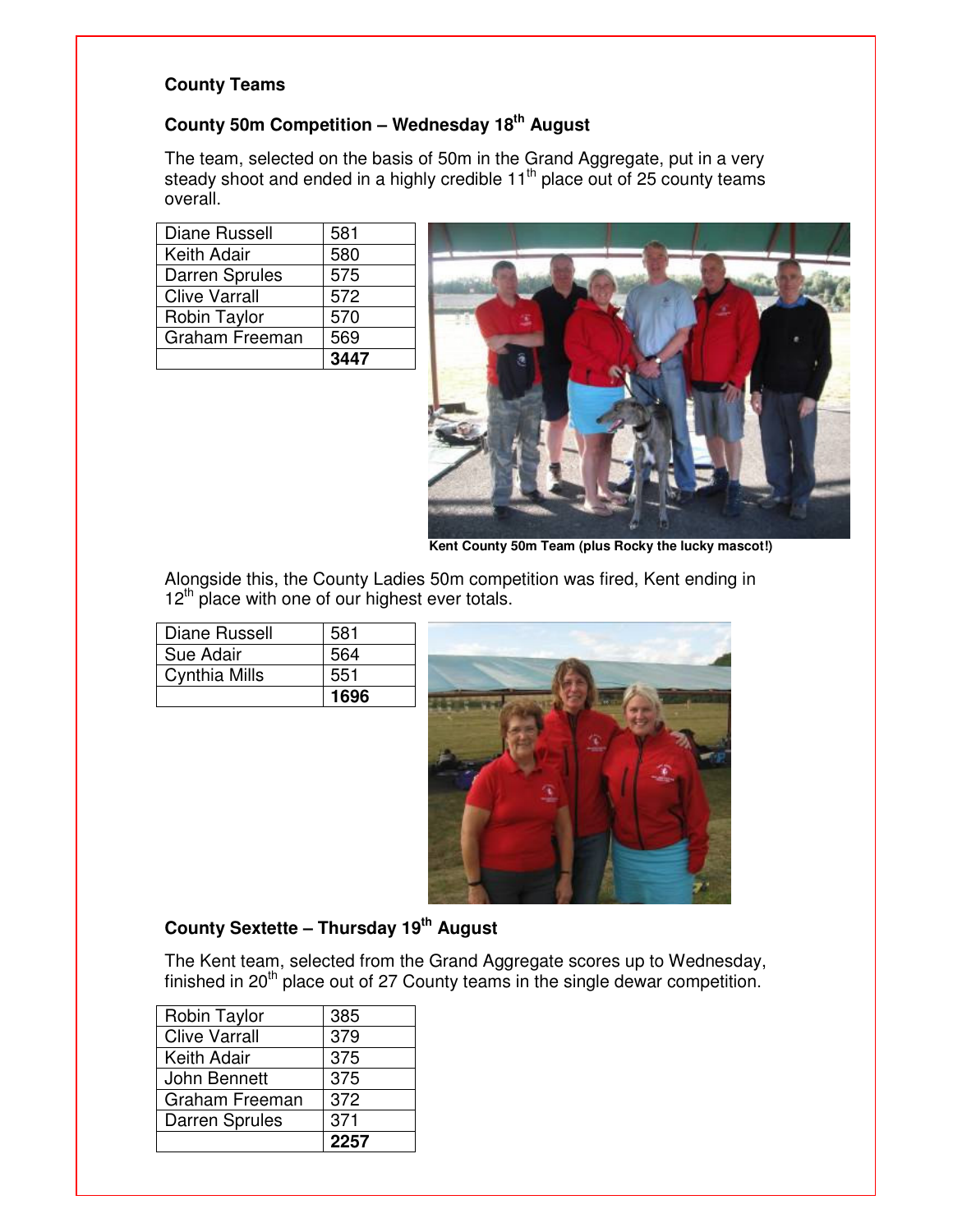#### **Astor – Friday 17 th August**

The Astor is a single dewar course, shot for by a club team of six, representing the county, and this year St Nicholas Rifle Club won the right to represent Kent. Only John Watterson had the benefit of having been shooting the week, the unkind Bisley winds coming as a bit of a shock to the rest of the St Nics team, who finished in 16<sup>th</sup> place.

|                  | 2212 |
|------------------|------|
| <b>R</b> Martin  | 360  |
| J Dowe           | 363  |
| J D Watterson    | 367  |
| <b>R</b> Miller  | 372  |
| W Shepherd       | 373  |
| <b>PJS Smith</b> | 377  |



*The 2010 Kent Astor Team: St Nicholas RC*

#### **Queen Alexandra Cup**

In the absence of the Kent County team qualifying for the Queen Alexandra Competition, Ashford and District RC competed in the Queen Alexandra Club Team competition, while Steve Wright represented Kent as the County's individual qualifier in the competition, finishing in 13<sup>th</sup> place.

|               | Deliberate | Time Limit | Skirmisher | Total |
|---------------|------------|------------|------------|-------|
| Diane Russell | 194        | 193        |            | 398   |
| Steve Wright  | 193        | 188        |            | 388   |
| Keith Adair   | 191        | 79         | 10         | 380   |
|               |            |            |            | 1166  |



*Queen Alex Individual and Club Team Shooters Keith Adair, Diane Russell, Steve Wright*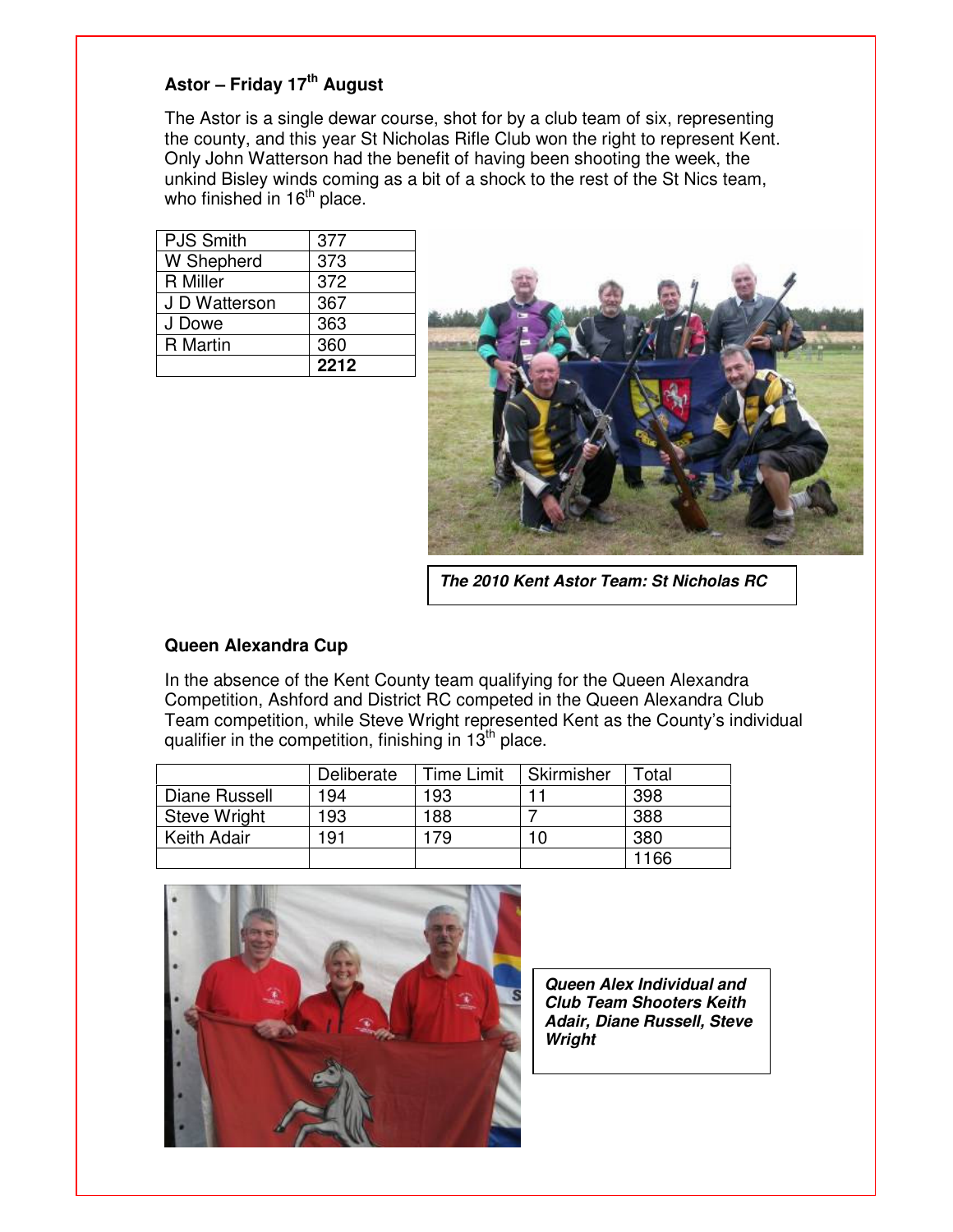#### **Social Scene**

The Annual Kent Dinner was held on its now traditional spot of the Thursday evening at the Marylebone Pistol Clubhouse. This year 23 Kent shooters and their 'entourage' enjoyed a great BBQ and Curry night, fabulously cooked by Bob Atkinson and John Bennett.